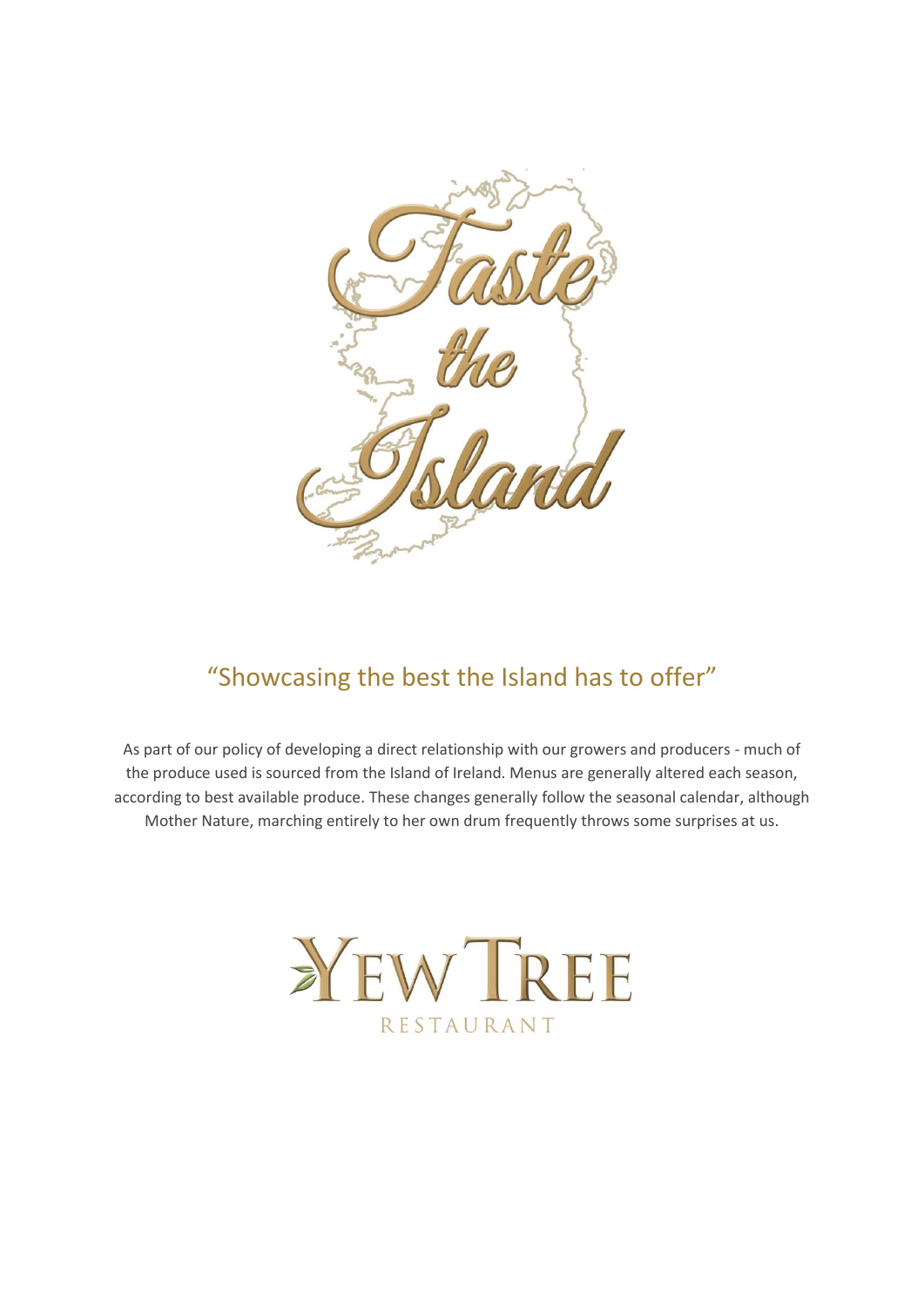#### DINE IN KILLARNEY MENU

#### **STARTERS**

## Pea Velouté

Smoked Eel (*Lough Neagh, Co. Antrim*), Quail Egg, Nettles (*Killarney, Co Kerry*) Contains Allergens 3, 4, 6

*Fino Sherry, Fernando de Castilla, Jerez, Spain €9.10 / glass*

## **Crab**

Crab (*Dingle Bay, Co Kerry*), Butterfly Sorrel (*Cahersiveen, Co. Kerry*) Lobster Oil (*Dingle Bay, Co. Kerry*) Contains Allergens 2, 3, 4, 6, 9, 10, 14

*Bouchard Finlayson, Crocodile's Lair, Chardonnay, Overberg, South Africa €16.00 / glass*

## Heirloom Tomato

Heirloom Tomato, Whipped Mozzarella (*Toonsbridge, Co. Cork*) Summer Flowers Micro Salad (*Cahersiveen, Co. Kerry*) Contains Allergens 3, 6, 9, 10

*Abadia de San Campio, Albariño, Rías Baixas, Spain €12.00 / glass*

(V)- Denotes Vegan

Allergen information for each dish is numbered in the dish description. (1) Cereals/Gluten (2) Crustaceans (3) Eggs (4) Fish (5) Soybeans (6) Dairy (7) Peanuts (8) Nuts (9) Celery (10) Mustard (11) Sesame (12) Sulphites (13) Lupin (14) Molluscs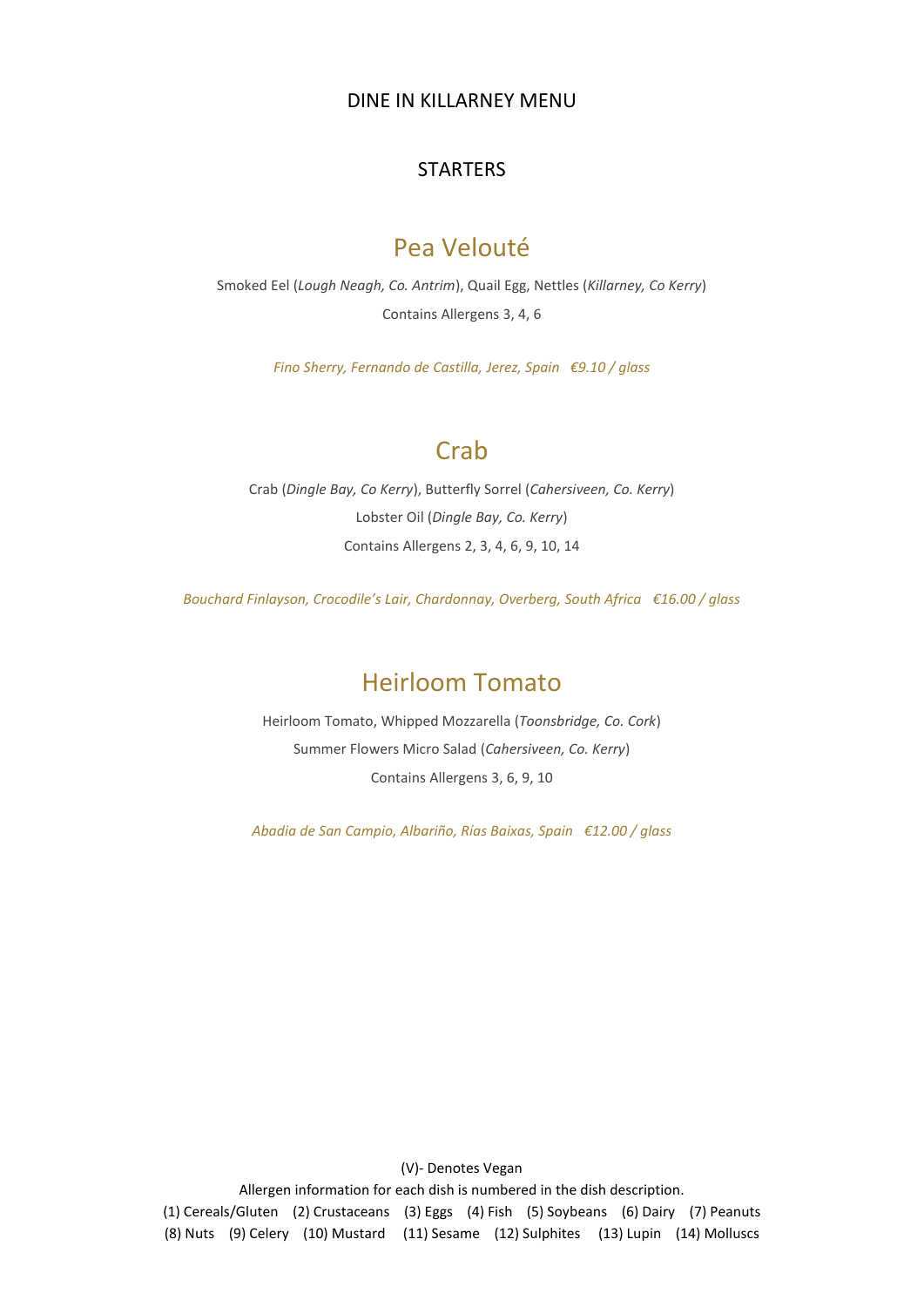#### MAIN COURSES

## **Lamb**

Lamb (*Kerry Hill Mountain, Co. Kerry*), Velvet Cloud Yogurt (*Claremorris, Co. Mayo*) Pomme Anna (*Fenit, Co Kerry*) Contains Allergens 3, 6, 9, 10, 12

*Château de l'Annonciation, Saint-Emillion Grand Cru,Bordeaux, France €17.60 / glass*

## **Cod**

Cod (*Castletownbere, Co. Cork*), Nettle Gnocchi (*Killarney, Co. Kerry*), Asparagus Contains Allergens 1-wheat, 4, 6, 9, 10, 12

*Villa Huesgen, Pinot Blanc, Weissburgunder, Mosel, Germany €11.30 / glass*

# Nettle Gnocchi (V)

Nettles (*Killarney, Co. Kerry*), Asparagus, Leek (*Fenit, Co. Kerry*) Red Emilie Potatoes (*Ballymakenny, Co. Louth*) Contains Allergens 1 - wheat, 3, 6, 9, 10, 12 *Valpolicella Ripasso Superiore, Santa Sofia, Veneto, Italy €12.90 / glass*

(V)- Denotes Vegan Allergen information for each dish is numbered in the dish description. (1) Cereals/Gluten (2) Crustaceans (3) Eggs (4) Fish (5) Soybeans (6) Dairy (7) Peanuts (8) Nuts (9) Celery (10) Mustard (11) Sesame (12) Sulphites (13) Lupin (14) Molluscs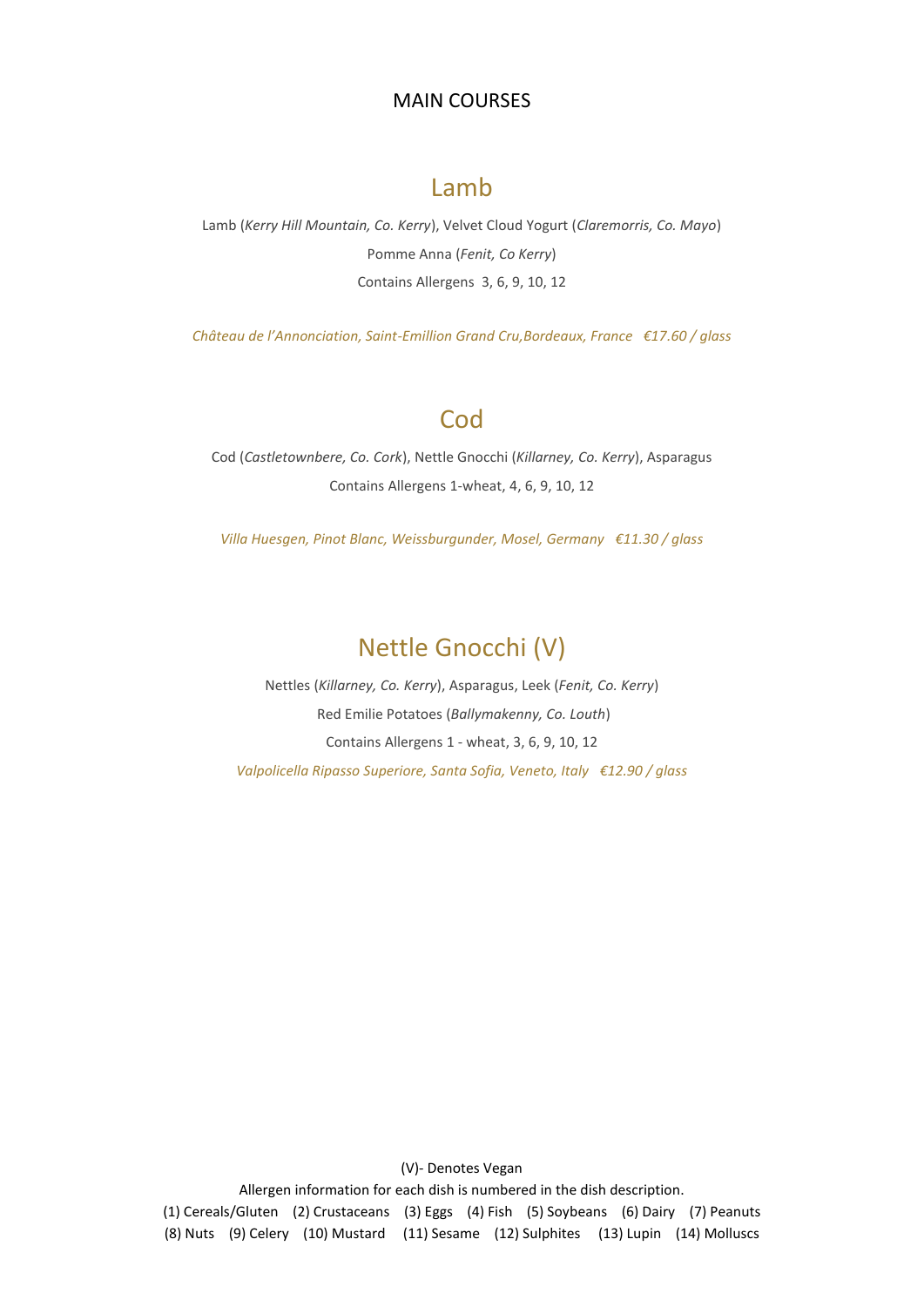### DESSERTS

## Orange

Orange Sponge, Pistachio Curd, Buttermilk, Orange Ice Cream Contains Allergens 1 - wheat, 3, 6, 8 – Pistachio, Almonds *Lágrima Branco, Ramos Pinto (White Port) €6.50 / glass*

## **Coconut**

Coconut Panna Cotta, Coriander, Passion Fruit Gel Contains Allergens 12 *Westend, Three Bridges, Botrytis Semillon, Australia, €17.70 / glass*

# **Chocolate**

70% Chocolate Tart, Lime Butterscotch, Hazelnut Praline, Vanilla Ice Cream Contains Allergens 1 - wheat, 6, 8 - Hazelnut, 12 *Recioto della Valpolicella Classico, DOCG, Acinatico, Italy €17.00 / glass*

# Port & Sherry Specials

#### (contains 12)

| Lágrima Branco, Ramos Pinto (White Port) | Glass: $£6.50$ | Bottle: €65.00 |
|------------------------------------------|----------------|----------------|
| Dow's 10 yrs old Tawny Port              | Glass: $£8.90$ | Bottle: €85.00 |
| Nirvana Reserve Port, Dow's              | Glass: $£9.90$ | Bottle: €49.00 |
| Amontillado Sherry, Fernando de Castilla | Glass: $£9.90$ | Bottle: €65.00 |
| Fino Sherry, Fernando de Castilla        | Glass: $£9.10$ | Bottle: €60.00 |

## Dessert Wines

(contains 12)

| Kracher, Auslese, Neusiedlersee, Burgenland, Austria, 2015               | Glass: $£14.70$ | Bottle: €44.00 |
|--------------------------------------------------------------------------|-----------------|----------------|
| Westend, Three Bridges, Botrytis Semillon, Australia, 2011 Glass: €17.70 |                 | Bottle: €53.00 |
| Recioto della Valpolicella Classico, DOCG, Italy, 2013                   | Glass: $£17.00$ | Bottle: €85.00 |

#### (V)- Denotes Vegan

Allergen information for each dish is numbered in the dish description. (1) Cereals/Gluten (2) Crustaceans (3) Eggs (4) Fish (5) Soybeans (6) Dairy (7) Peanuts (8) Nuts (9) Celery (10) Mustard (11) Sesame (12) Sulphites (13) Lupin (14) Molluscs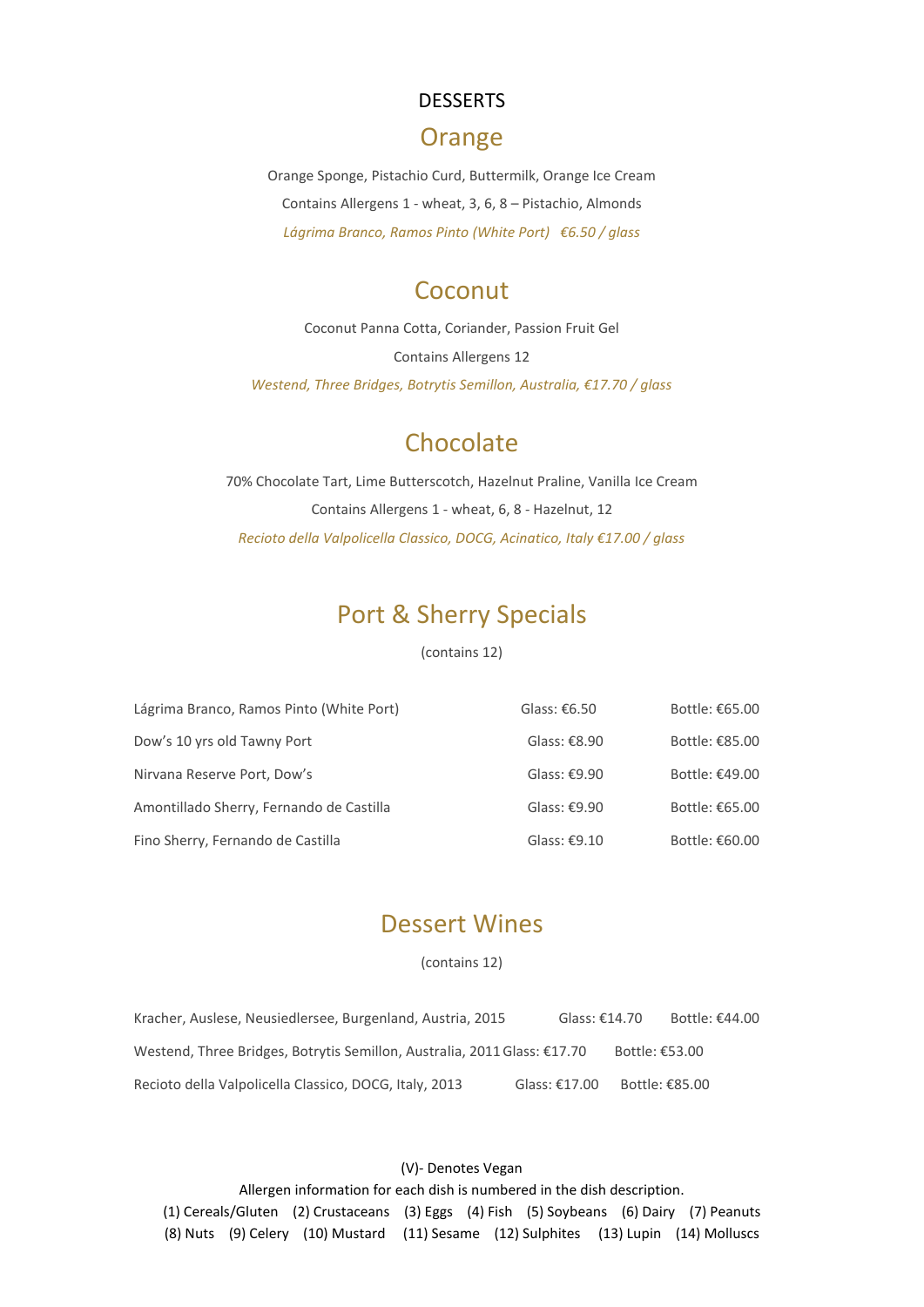The Produce . . .

- 1 **Smoked Eel** *Lough Neagh, Co. Antrim* 7 **Chicken** *Corclare, Co. Cavan*
- 2 **Scallop** *Killmore Quay, Co. Wexford* 8 **Lamb** *Ring of Kerry, Co. Kerry*
- 
- 4 **Goats Cheese** *Ennistymon, Co. Clare* 10 **Cod** *Castletownbere, Co. Cork*
- 5 **Spelt Berries** *Dunany Farm, Co. Louth* 11 **Irish Beets** *Oldtown, Co. Dublin*
- 
- 
- 3 **Crab** *Dingle Bay, Co. Kerry* 9 **Black Sole** *Castletownebere, Co. Cork*
	-
	-

(V)- Denotes Vegan

Allergen information for each dish is numbered in the dish description. (1) Cereals/Gluten (2) Crustaceans (3) Eggs (4) Fish (5) Soybeans (6) Dairy (7) Peanuts (8) Nuts (9) Celery (10) Mustard (11) Sesame (12) Sulphites (13) Lupin (14) Molluscs